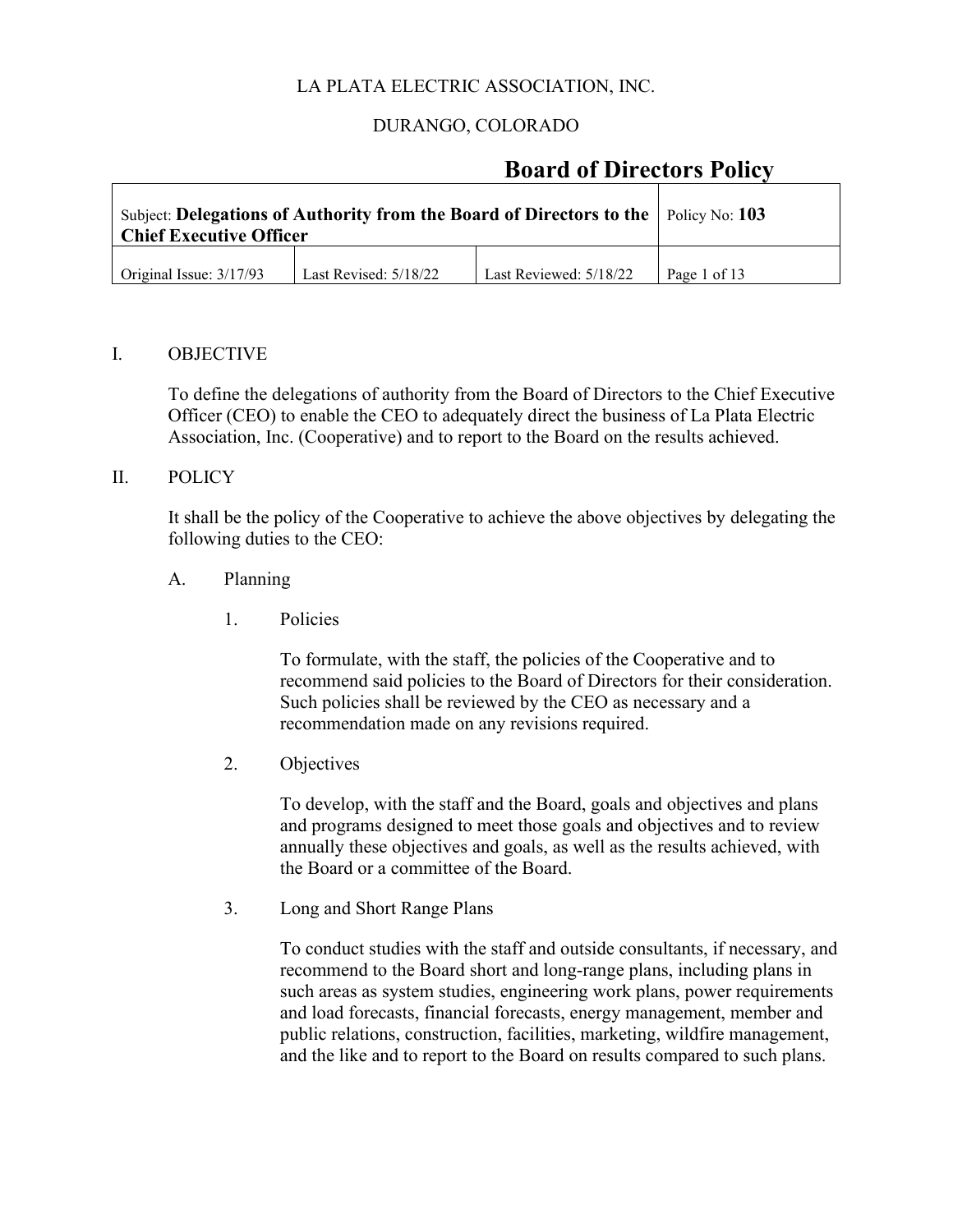## DURANGO, COLORADO

## **Board of Directors Policy**

| Subject: Delegations of Authority from the Board of Directors to the $\vert$ Policy No: 103<br><b>Chief Executive Officer</b> |              |  |  |
|-------------------------------------------------------------------------------------------------------------------------------|--------------|--|--|
| Original Issue: $3/17/93$                                                                                                     | Page 2 of 13 |  |  |

#### 4. Membership Services

To develop, with the staff, plans for annual and other meetings of the Cooperative, establish a communications and community outreach plan, and to make appropriate recommendations to the Board, or a committee of the Board.

5. Work Plans and Budgets

To formulate, with the staff, annual work plans and budgets for the Cooperative and to recommend such plans and budgets to the Board or a committee of the Board for their consideration, and to provide detailed reports on revenue, expenses, and other results compared to such plans.

6. Legislation

To analyze and determine, with the staff and in coordination with organizations such as the National Rural Electric Cooperative Association (NRECA), Colorado Rural Electric Association (CREA), state and federal legislative and regulatory matters to be proposed, supported, or opposed consistent with established Board policy.

7. Retail Rates and Service Rules and Regulations

To periodically study and analyze the Cooperative's rates and service rules and regulations to make sure they meet current operating requirements and to make appropriate recommendations to the Board.

#### B. Organization

- 1. Organization Structure
	- a. To periodically review activities of the Cooperative and to determine, with the staff as appropriate, the organizational structure best suited to carry out the overall objectives of the Cooperative within the limitations of the budget.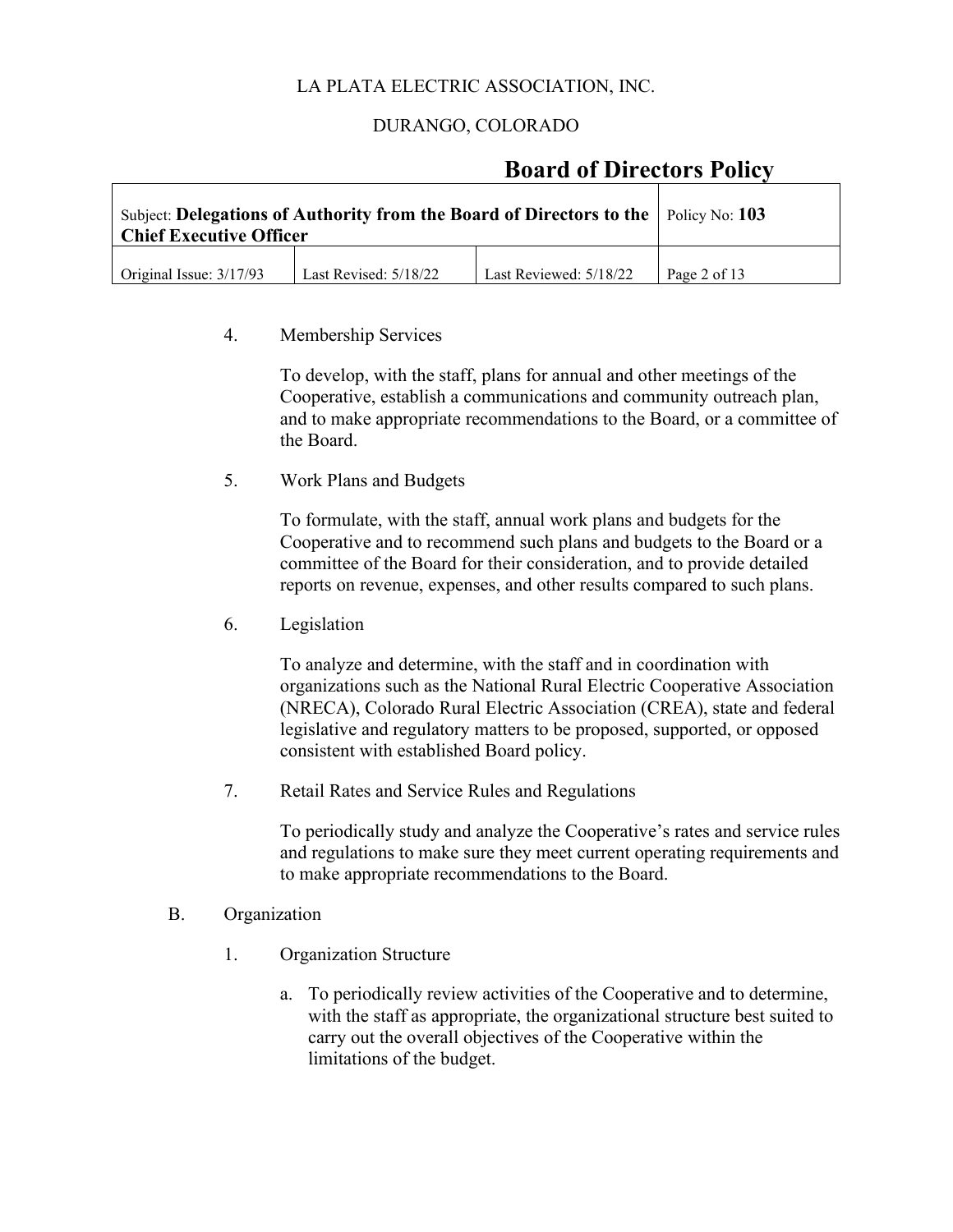## DURANGO, COLORADO

## **Board of Directors Policy**

| Subject: Delegations of Authority from the Board of Directors to the $\vert$ Policy No: 103<br><b>Chief Executive Officer</b> |              |  |  |
|-------------------------------------------------------------------------------------------------------------------------------|--------------|--|--|
| Original Issue: 3/17/93                                                                                                       | Page 3 of 13 |  |  |

- b. To determine, with staff as appropriate, the need for additional positions, the transfer, reassignment, or elimination of present positions, and to effect such changes, provided they are within the limitations of the personnel costs of the approved budget.
- 2. Selection of Personnel
	- a. To develop or approve standards and qualifications for use in recruitment, transfer, and promotion of personnel. Such standards and qualifications will meet all federal and state legal requirements.
	- b. To select, appoint, transfer, promote, and terminate personnel.
- 3. Safety

a. To provide a safe and healthful place to work and to comply with all applicable state and federal statutes, rules, and regulations regarding employee health and safety.

- 4. Training
	- a. To ensure that the staff members are trained in accordance with the qualifications and requirements of their positions.
	- b. To initiate and promote, through appropriate staff, training programs for all personnel within limitations of the approved budget, including sending personnel to training programs outside the organization.
- 5. Performance Appraisals
	- a. To appraise, at least annually, the performance of management staff members and to counsel with them and assist them to develop and improve.
	- b. To ensure that a performance appraisal program is established and carried out for all personnel and that adjustments, for those outside the bargaining unit, are based on merit.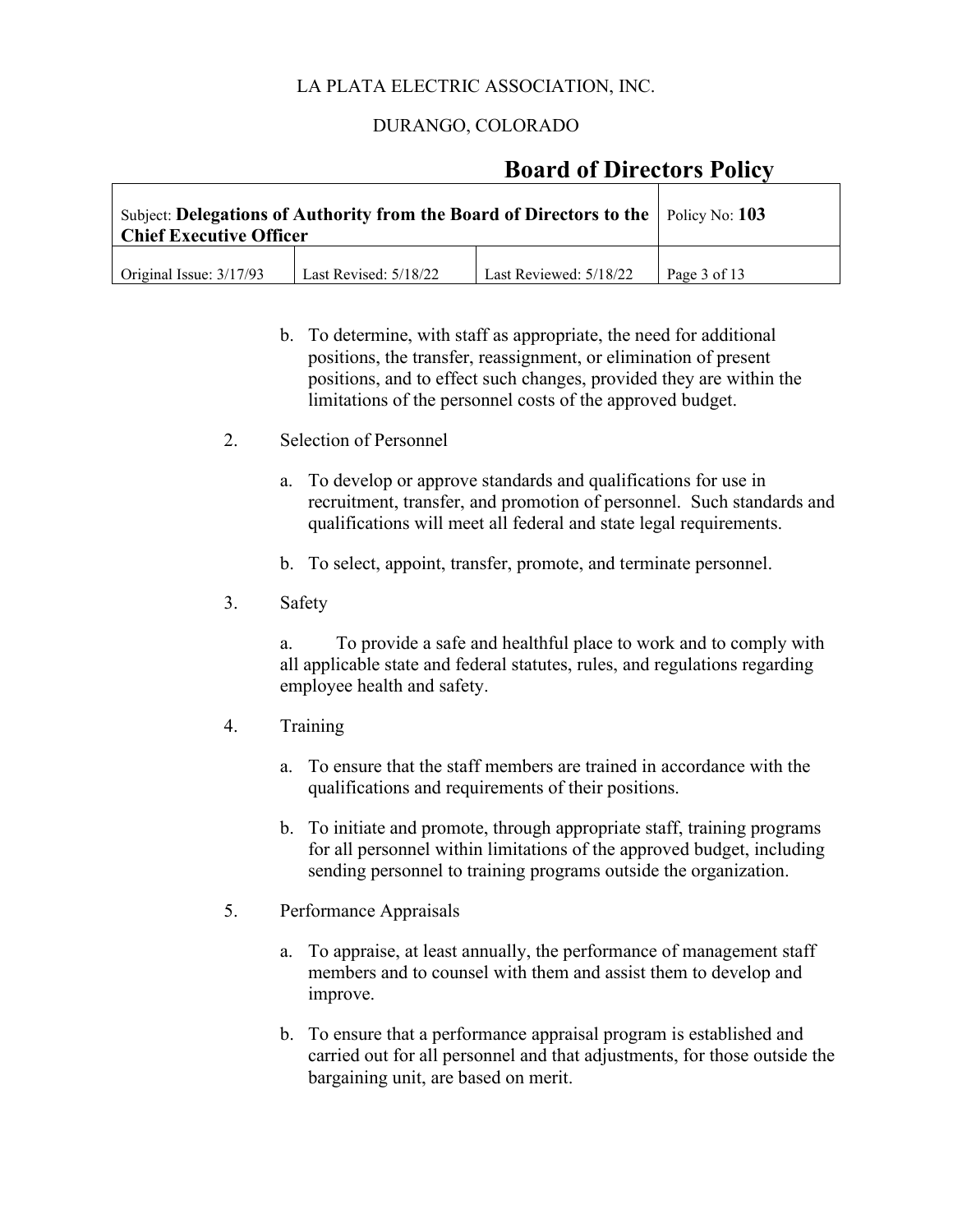## DURANGO, COLORADO

## **Board of Directors Policy**

| Subject: Delegations of Authority from the Board of Directors to the $\vert$ Policy No: 103<br><b>Chief Executive Officer</b> |              |  |  |
|-------------------------------------------------------------------------------------------------------------------------------|--------------|--|--|
| Original Issue: 3/17/93                                                                                                       | Page 4 of 13 |  |  |

#### 6. Position Descriptions

To ensure that written position descriptions and job specifications are prepared and reviewed as necessary for all personnel and are in compliance with all applicable federal and state laws and regulations.

7. Fringe Benefits

To administer and to approve activities and actions with respect to vacations, holidays, sick leave, and other fringe benefit programs for the personnel within established policies and within the limitations of the budget.

- 8. Wage and Salary Administration
	- a. To ensure that a wage and salary plan is updated annually.
	- b. To determine all salary adjustments, except the CEO's, in accordance with a wage and salary plan and within the limitations of the budget, including merit and incentive bonuses.
	- c. To evaluate new positions and reevaluate existing positions, if their responsibilities and authorities substantially change, and, as a result of such evaluations or reevaluations, to include these positions in a wage and salary plan.
- 9. Labor Relations
	- a. To negotiate and enter into, with consulting assistance, labor contracts based on input from the Board.
	- b. To administer the approved labor contract and see that the appropriate supervisors understand the provisions of the contract and its administration.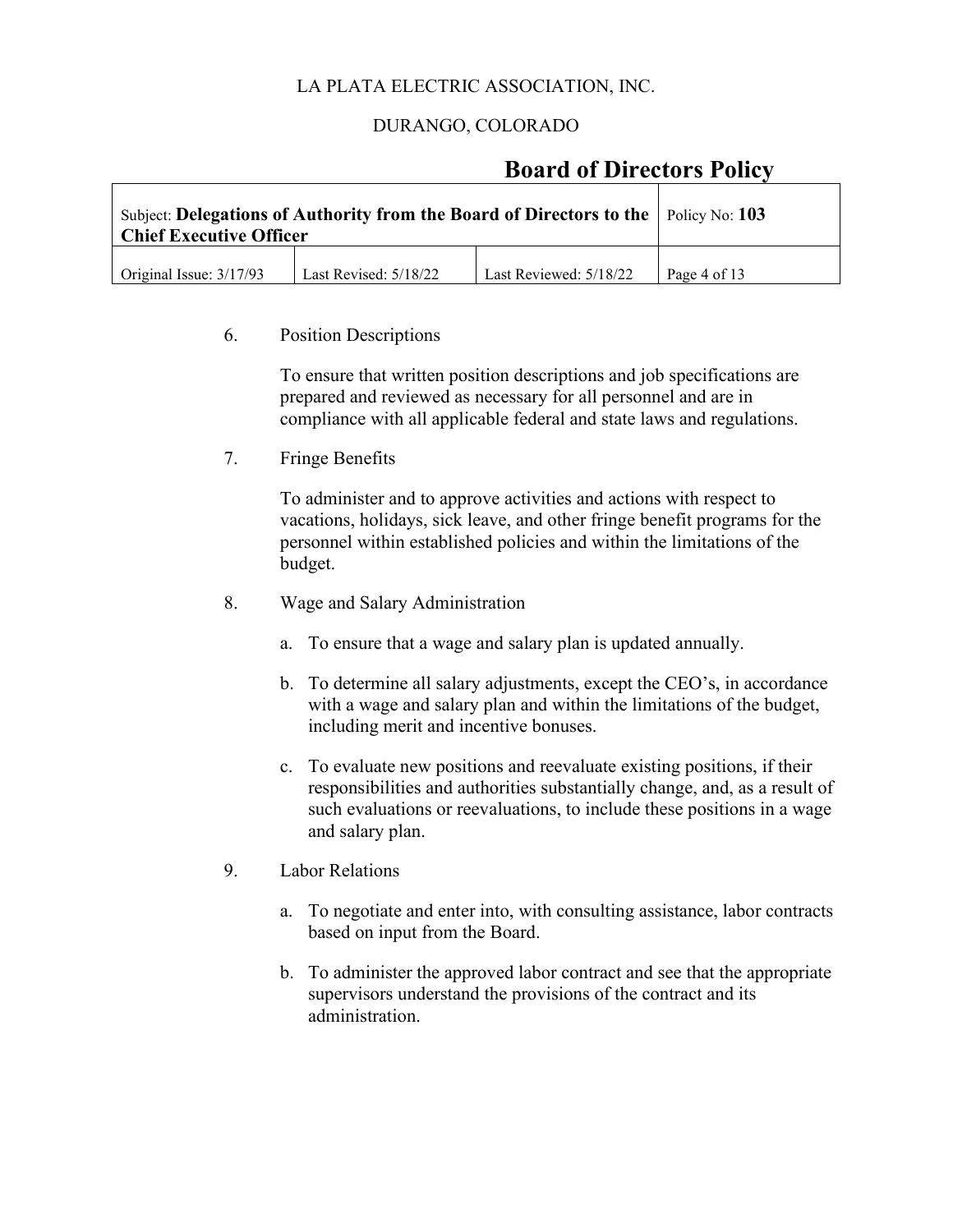### DURANGO, COLORADO

## **Board of Directors Policy**

| Subject: Delegations of Authority from the Board of Directors to the $\vert$ Policy No: 103<br><b>Chief Executive Officer</b> |              |  |  |
|-------------------------------------------------------------------------------------------------------------------------------|--------------|--|--|
| Original Issue: $3/17/93$                                                                                                     | Page 5 of 13 |  |  |

- C. Operations
	- 1. Overall Administration
		- a. To direct the day-to-day operations and activities of the Cooperative except as specified otherwise by the bylaws or the Board; to delegate authority to immediate staff; to authorize further delegation of authority to any level of management with full recognition that the CEO cannot be relieved of overall responsibility or accountability to the Board of Directors.
		- b. To execute and deliver on behalf of the Cooperative any nondisclosure agreements (NDA), as may be a necessary part of doing business with third parties. The Board specifically authorizes the CEO to enter into NDAs on behalf of the Cooperative to bind the Board and all personnel. The CEO shall notify the Board of Directors and staff, either at the next regularly scheduled meeting or through special notice if necessary, of any NDAs executed on behalf of the Cooperative, and provide a copy of the executed document upon request.
		- c. To manage operations of the Cooperative in accordance with policies and procedures of the Board and in accordance with policies and procedures of applicable lending institutions; as well as applicable federal, state, and local laws.
		- d. To designate an appropriate person to serve as acting CEO in the absence, without contact, of the CEO. In case the CEO becomes incapacitated, the Board president in consultation with the Executive Committee shall appoint an acting CEO to serve temporarily until the Board of Directors takes appropriate action, at a meeting to be convened as soon as possible.
		- e. To ensure that staff advice and assistance is provided to the Board and its committees, and to participate in the deliberation of these committees as requested or required.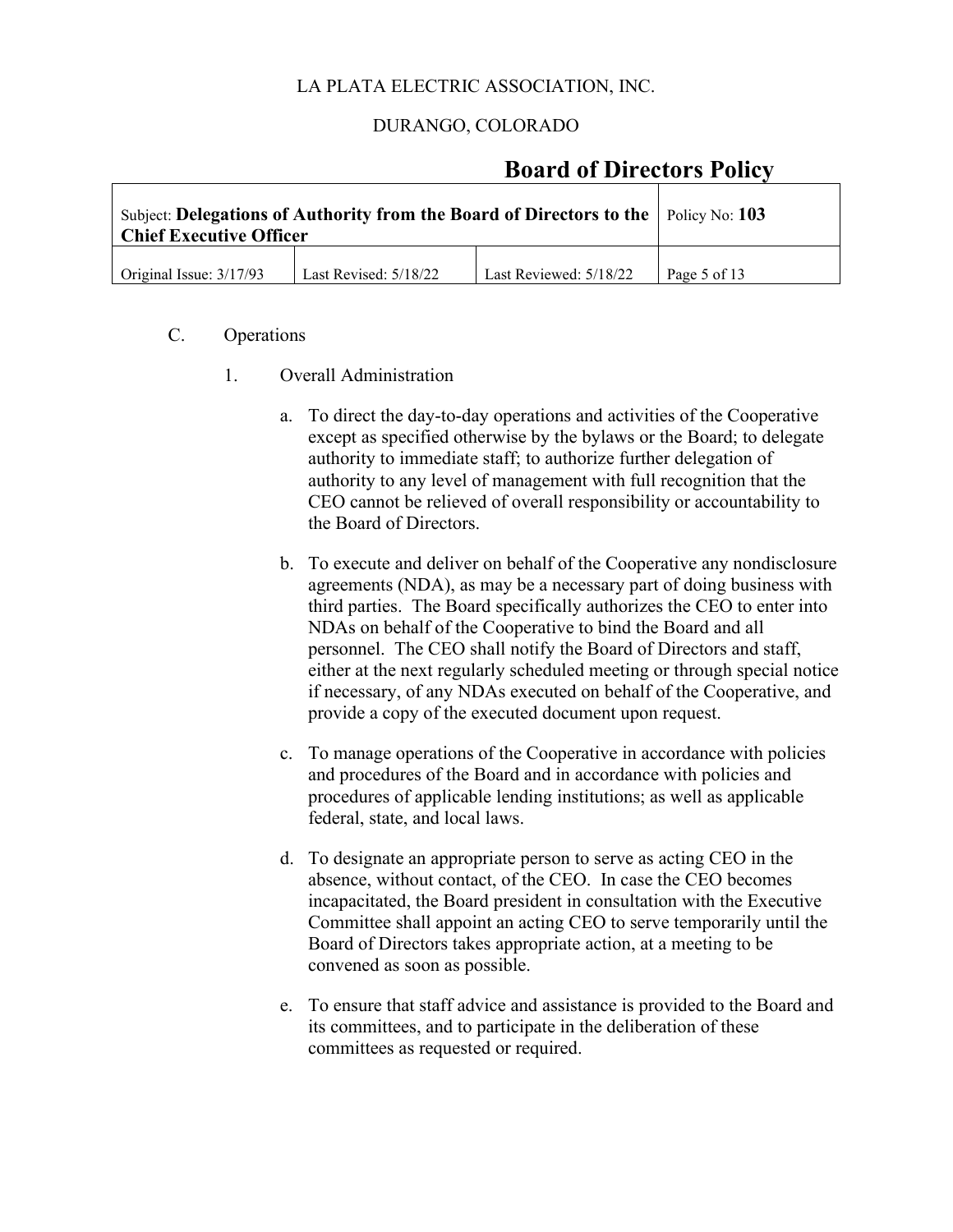## DURANGO, COLORADO

## **Board of Directors Policy**

| Subject: Delegations of Authority from the Board of Directors to the $\vert$ Policy No: 103<br><b>Chief Executive Officer</b> |              |  |  |
|-------------------------------------------------------------------------------------------------------------------------------|--------------|--|--|
| Original Issue: $3/17/93$                                                                                                     | Page 6 of 13 |  |  |

- f. To select and appoint specialized consultants, other than the firm performing the independent financial audit and the regular Cooperative attorney, for services including but not limited to legal services which the Cooperative attorney is unable to provide, engineering services, accounting services, management consultants, cost of service and rate consultants, and information technology consultants. The CEO shall provide for consulting services in the annual operating budget.
- g. To accept invitations to participate in or designate other staff members to participate in national, regional, state, and local meetings which further the best interests of the Cooperative within the limitations of Board policy and the approved budget. Participation by the CEO in such activities which requires considerable time over a sustained period shall require the approval of the Board.
- h. To serve as the authorized spokesperson for the Cooperative on national, regional, state, and local matters and to keep the Board up to date and well informed on such matters.
- 2. Membership Services
	- a. To direct membership services in such areas as, but not necessarily confined to, public and member relations, load management, economic development, marketing, communications, and research and approve of all communication by the Cooperative to its members.
	- b. To arrange for member satisfaction surveys and other techniques to measure members' satisfaction and needs assessments to determine member interest in additional products or services that might be offered by the Cooperative.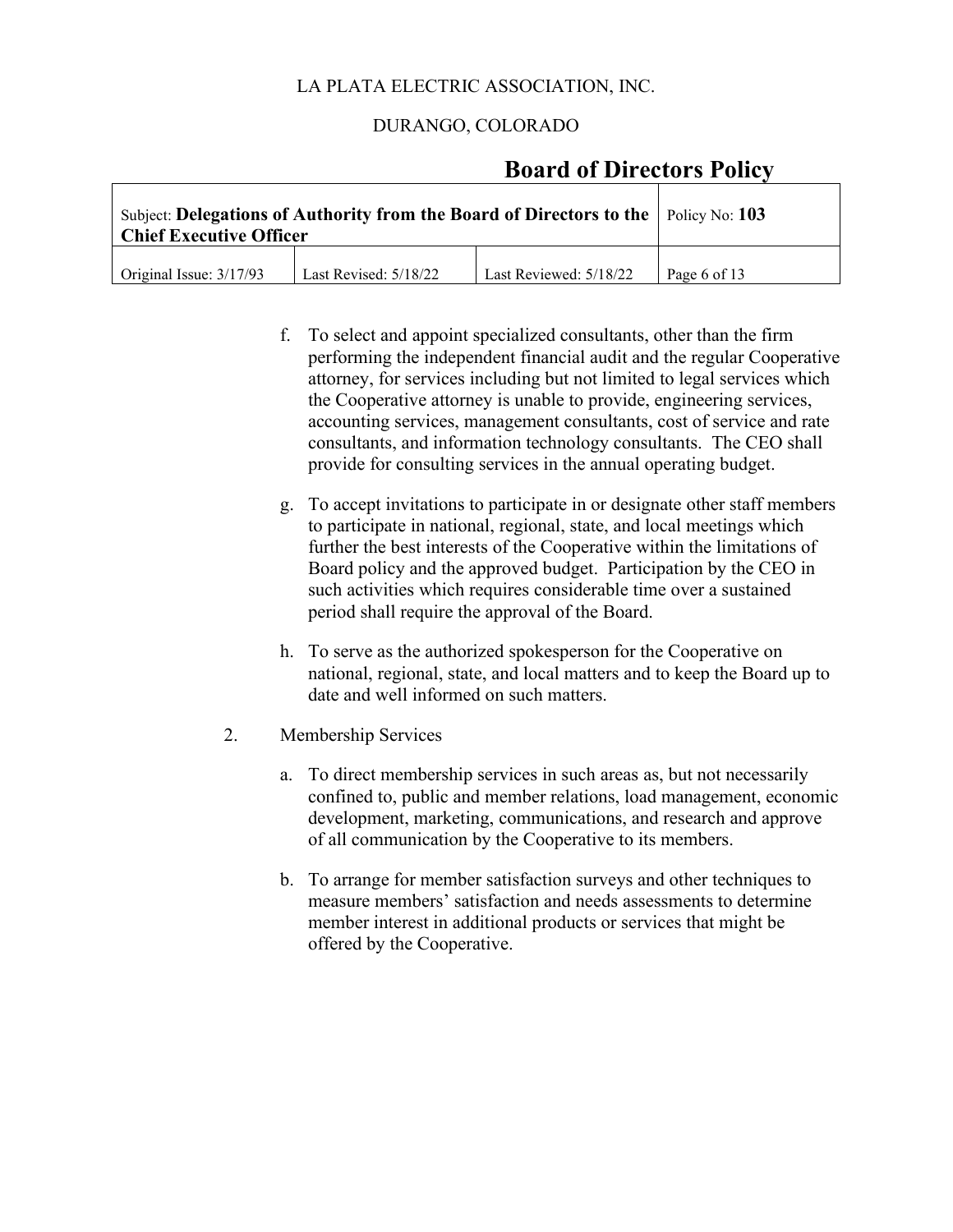### DURANGO, COLORADO

## **Board of Directors Policy**

| Subject: Delegations of Authority from the Board of Directors to the $\vert$ Policy No: 103<br><b>Chief Executive Officer</b> |                         |                        |              |
|-------------------------------------------------------------------------------------------------------------------------------|-------------------------|------------------------|--------------|
| Original Issue: $3/17/93$                                                                                                     | Last Revised: $5/18/22$ | Last Reviewed: 5/18/22 | Page 7 of 13 |

#### 3. Legislation

- a. To develop and carry out, in coordination with organizations such as CREA and NRECA, and in consultation with the Board, a legislative program furthering the Cooperative's objectives and policies. Such a program will include, but not be limited to, research, preparation and presentation of testimony before appropriate committees, consultation with members of Congress, the state legislature, and state and federal administrative and regulatory agencies.
- b. To participate with allied groups to obtain their increased understanding and support of the Cooperative's legislative and regulatory objectives and programs.
- 4. Financial
	- a. To make expenditures in accordance with the approved budget.
	- b. To make expenditures for non-budgeted items up to a cumulative amount of \$100,000 per fiscal year. The CEO may make expenditures for non-budgeted items exceeding \$100,000 which, in the judgment of the CEO, are vital to effect unanticipated emergency maintenance or repairs and are reported to the Board at their next meeting. Nonbudgeted items exceeding \$50,000 which are not items vital to effect unanticipated emergency maintenance or repairs, must be presented to the Board for approval prior to expenditure.
	- c. To invest or reinvest funds, cash investments when due, and cash government bonds, when and if necessary to protect the Cooperative's program, consistent with Board policy.
	- d. To authorize and approve the travel expenses of personnel, except the CEO, on company business within the limitations of the budget and within established policy. Such expenses shall be supported by itemized expense accounts with receipts attached as appropriate. Expenses of the CEO will be reviewed by the Executive Committee and approved by the President of the Board. with a quarterly report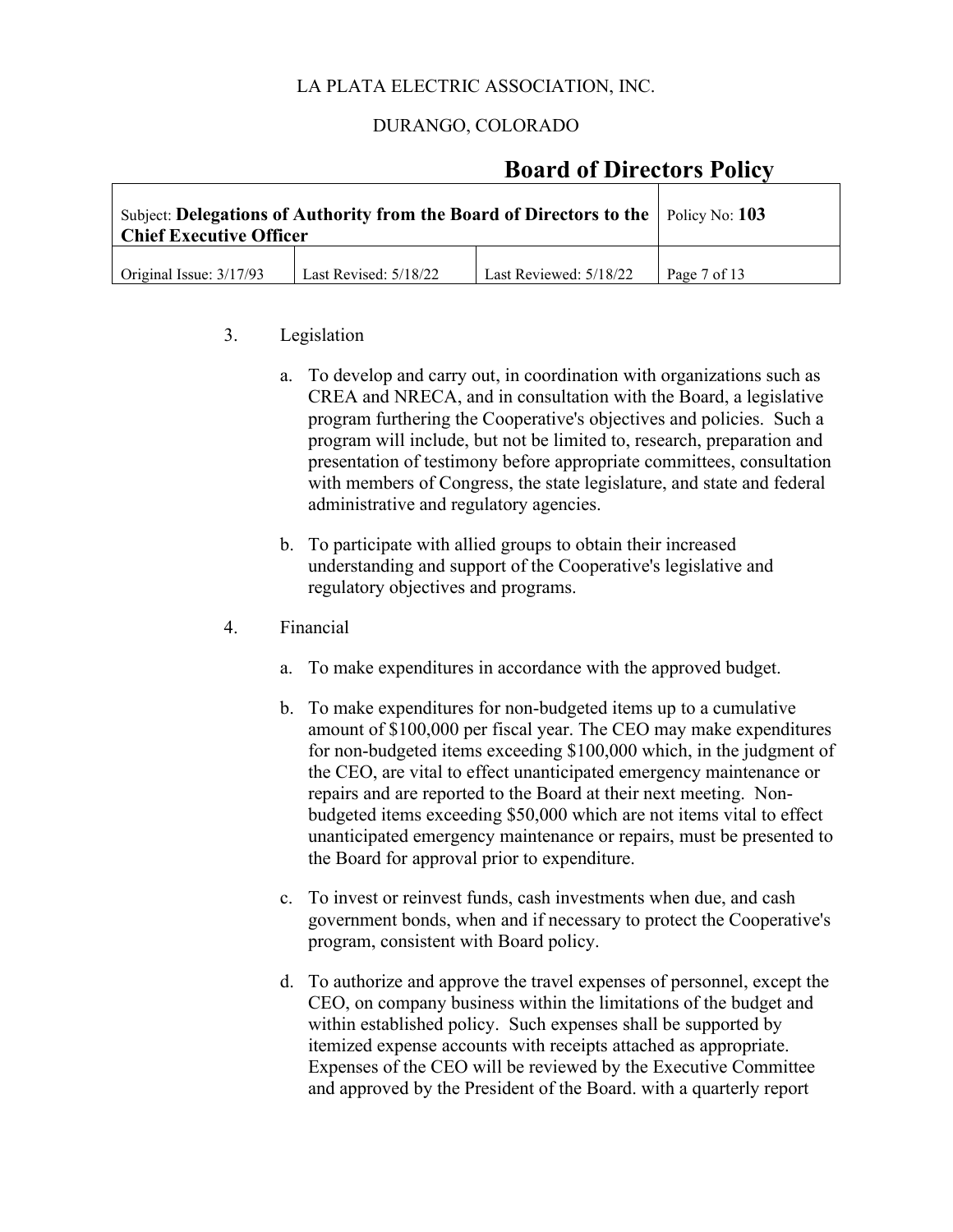### DURANGO, COLORADO

| Subject: Delegations of Authority from the Board of Directors to the $\vert$ Policy No: 103<br><b>Chief Executive Officer</b> |                       |                        |              |
|-------------------------------------------------------------------------------------------------------------------------------|-----------------------|------------------------|--------------|
| Original Issue: 3/17/93                                                                                                       | Last Revised: 5/18/22 | Last Reviewed: 5/18/22 | Page 8 of 13 |

## **Board of Directors Policy**

presented to the full Board. Expense account reports shall not be public information and shall not be given to others outside of the Board of Directors.

- e. To approve accounting systems, procedures, statistics, and types of reports necessary for sound financial management and to meet the requirements of lending and regulatory agencies and for necessary control information required by the Board.
- f. To independently assess the adequacy, effectiveness, and efficiency of the systems of control within the Cooperative and the quality of ongoing operations against policies and procedures established by management and/or the Board, and rules of applicable lending institutions; as well as applicable federal, state, and local laws.
- g. To purchase or lease all equipment, vehicles, hardware, furniture, materials, and supplies within the guidelines of the budget. All purchases of major equipment or large quantities of materials for transmission or distribution lines, substations, and associated facilities shall be done with competitive bids when applicable. Purchases should obtain the "best overall value" to the Cooperative, considering price, reliability of product or service, customer service, availability, energy efficiencies, and vendor reputation. Whenever possible and practical, preference should be given to companies located within the Cooperative's service territory or companies with a cooperative relationship, unless a cost difference exists, the item is not available, or the product cannot be obtained in a timely manner. Capitalized purchases will be reported to the Board quarterly.
- h. To negotiate contracts for construction, with all contracts in excess of \$250,000 to be submitted to the Board for approval.
- i. To execute and deliver purchase orders or contracts for projects previously approved by the Board.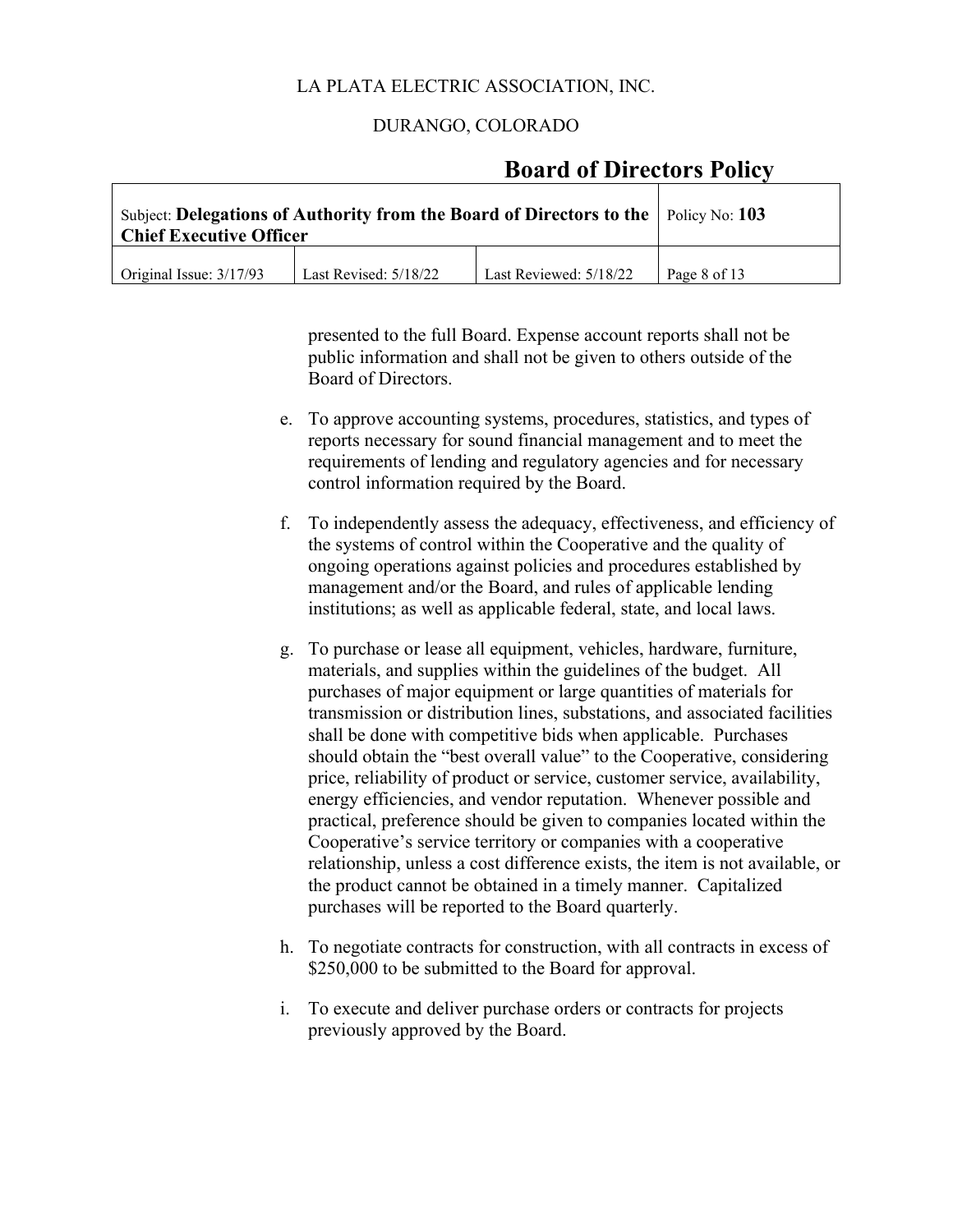### DURANGO, COLORADO

## **Board of Directors Policy**

| Subject: Delegations of Authority from the Board of Directors to the $\vert$ Policy No: 103<br><b>Chief Executive Officer</b> |              |  |  |
|-------------------------------------------------------------------------------------------------------------------------------|--------------|--|--|
| $\int$ Original Issue: $3/17/93$                                                                                              | Page 9 of 13 |  |  |

- j. To approve and sign changes under contracts previously approved by the Board if less than \$100,000. All such changes are to be reported to the Board at the next Board meeting.
- k. To determine the amount of and establish proper control of all physical inventories to minimize investment in inventories needed to meet operating and construction needs; and to ensure that a system is established to accurately account for all materials used.
- l. To determine insurance coverage required for effective risk management and to negotiate purchase of such coverage.
- m. To execute and deliver on behalf of the Cooperative agreements essential to the management of the Cooperative, such as affidavits, agreements, to acquire by purchase or lease all easements and substation sites, and right-of-way transactions.
- n. To negotiate franchises and execute all petitions and documents subject to Board approval, deliver, and accept all documents relating thereto.
- o. To execute and deliver on behalf of the Cooperative agreements between the Cooperative and its subsidiaries that assist in the effective management of both entities or provide services valuable to the entities, such as easements and right-of-way transactions, provided that, in the CEO's opinion, the granting of the easement will not impair the use of the Cooperative's property.
- p. To execute and deliver all environmental studies and reports; to make application for all permits relating to the operations of the Cooperative; to design, route, and determine the site for all facilities.
- q. To perform all acts necessary or incidental to the management of the operations of the Cooperative, unless such acts are specifically reserved to the Board pursuant to law, the Articles of Incorporation, the bylaws, or policies.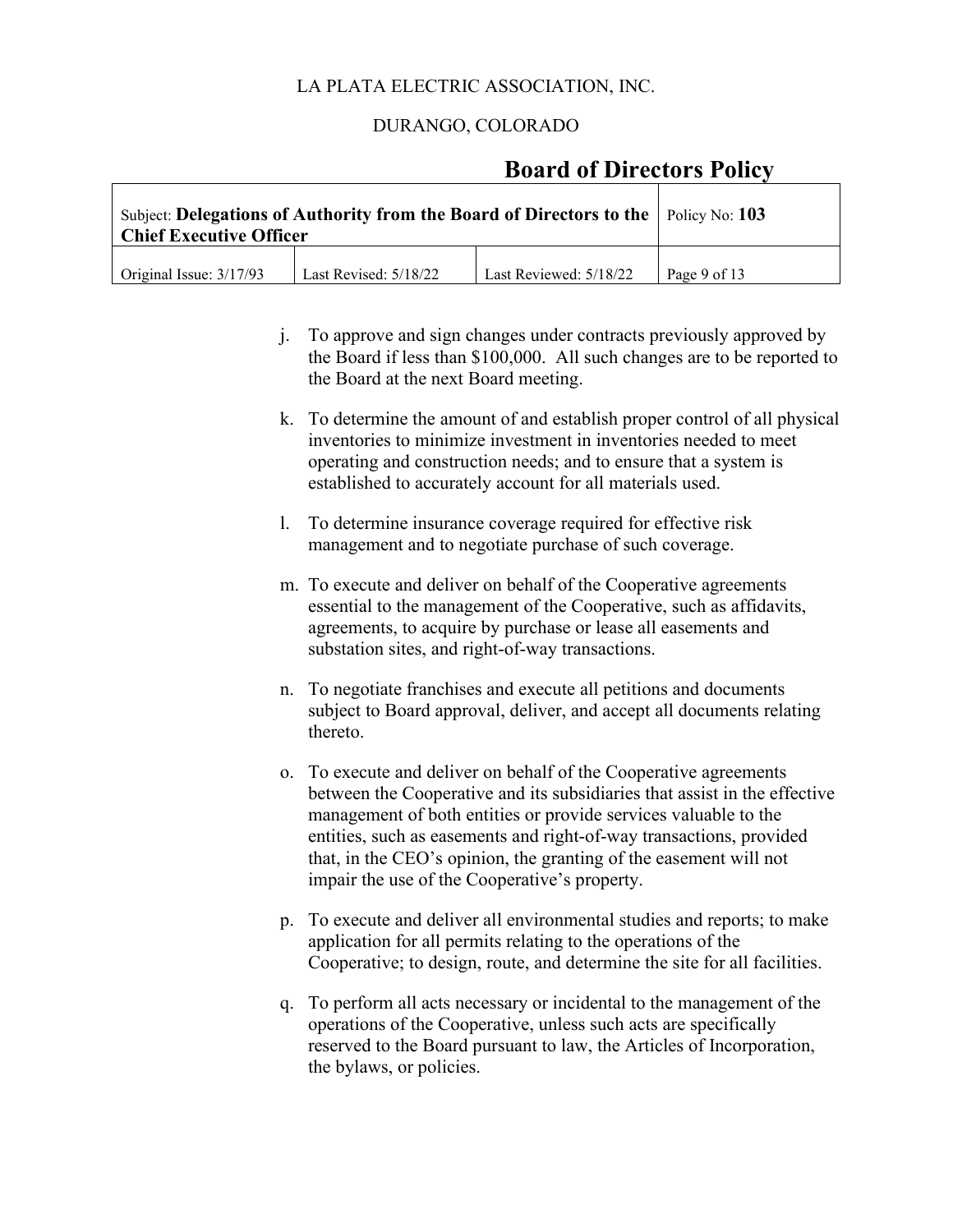### DURANGO, COLORADO

## **Board of Directors Policy**

| Subject: Delegations of Authority from the Board of Directors to the $\vert$ Policy No: 103<br><b>Chief Executive Officer</b> |                   |  |  |
|-------------------------------------------------------------------------------------------------------------------------------|-------------------|--|--|
| $\int$ Original Issue: $3/17/93$                                                                                              | Page $10$ of $13$ |  |  |

#### 5. Reporting Requirements

a. Operations

To submit periodic and special reports to the Board on conformity of operations with approved policies and programs; to recommend any revisions requiring Board approval and to direct any remedial action required.

b. Finances

To submit monthly financials and quarterly and annual financial reports and special financial reports as needed to the Board to keep them informed of the Cooperative's financial position and conformance to financial plans and forecasts, and to see that all persons having access to cash or responsible for purchasing of materials are properly bonded in accordance with all requirements of the applicable lending agencies.

c. Budgets

To report monthly to the Board on revenues and expenditures compared to budget. To recommend any revisions required, and to direct any necessary remedial action.

d. Annual Financial Audit

To participate with the Board in the review, with the auditor present, of the annual financial audit and management letter and to direct any remedial action required and to ensure that the management letter, along with the audit report, is sent to each Board member prior to the meeting at which they are to be discussed.

e. Member Complaints

To submit quarterly to the Board an analysis of member opportunities and to take any corrective action required.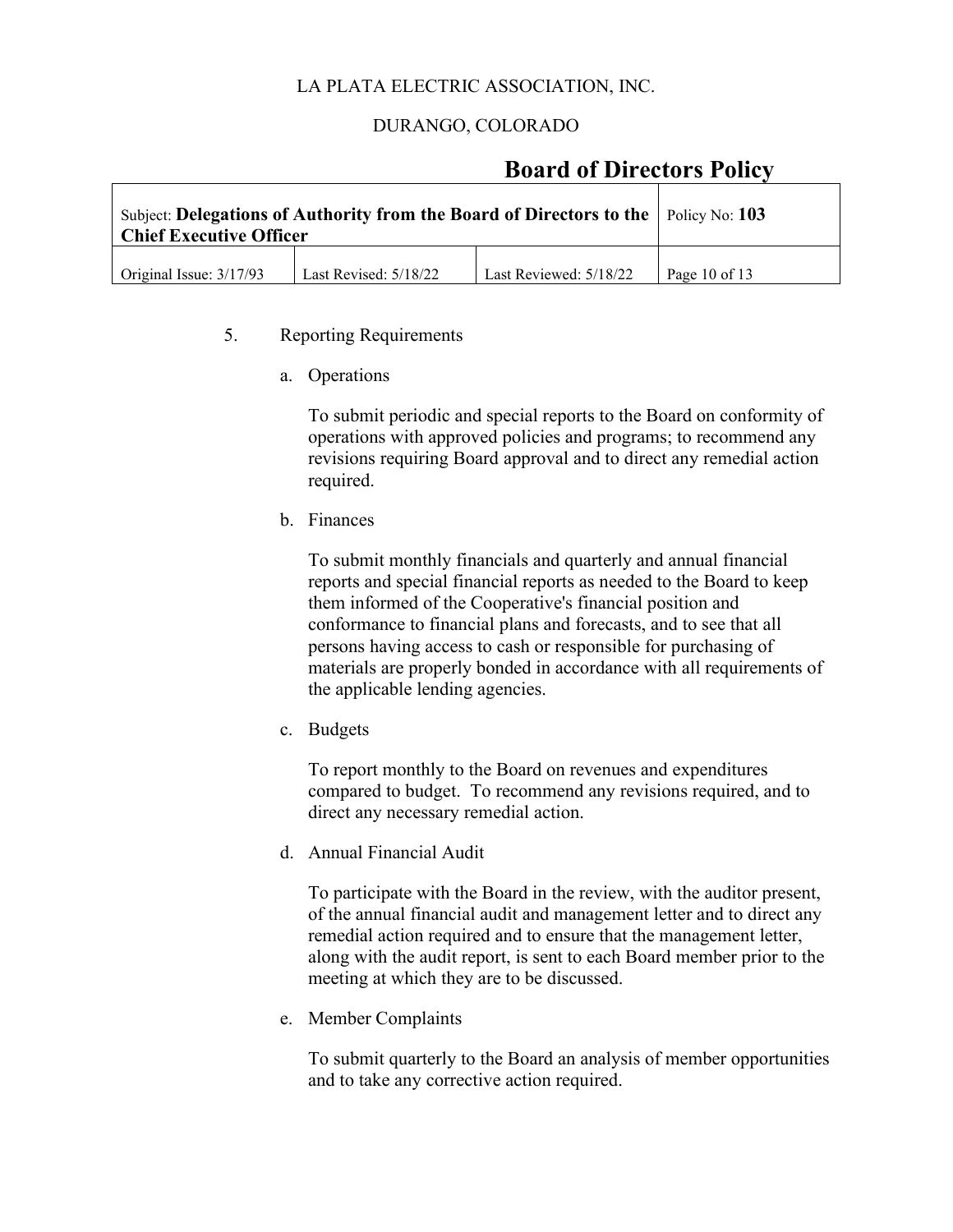### DURANGO, COLORADO

## **Board of Directors Policy**

| Subject: Delegations of Authority from the Board of Directors to the $\vert$ Policy No: 103<br><b>Chief Executive Officer</b> |                         |                        |                 |
|-------------------------------------------------------------------------------------------------------------------------------|-------------------------|------------------------|-----------------|
| Original Issue: 3/17/93                                                                                                       | Last Revised: $5/18/22$ | Last Reviewed: 5/18/22 | Page 11 of $13$ |

#### f. Member Meetings

To report to the Board an analysis, by the CEO and staff, of effectiveness of annual and other member meetings with recommendations on any improvements which can be made.

g. Reliability of Service

To submit quarterly service reliability reports to the Board and any remedial action taken.

h. Bylaws

To report to the Board, or a committee of the Board, on periodic review with the general counsel of the bylaws and to recommend any revisions required.

i. Availability of Power Supply

To report periodically to the Board of load growth compared to the power requirements studies and to recommend plans to meet anticipated growth to ensure an adequate and reliable supply.

j. Rates

To continually study power and other costs compared to projections and to recommend to the Board, as far in advance as possible, any changes in retail electric rates necessary to maintain financial strength and stability and to meet all requirement of lending and regulatory agencies.

k. Consultants

To report to the Board at least quarterly on services provided and the fees received by principal consultants.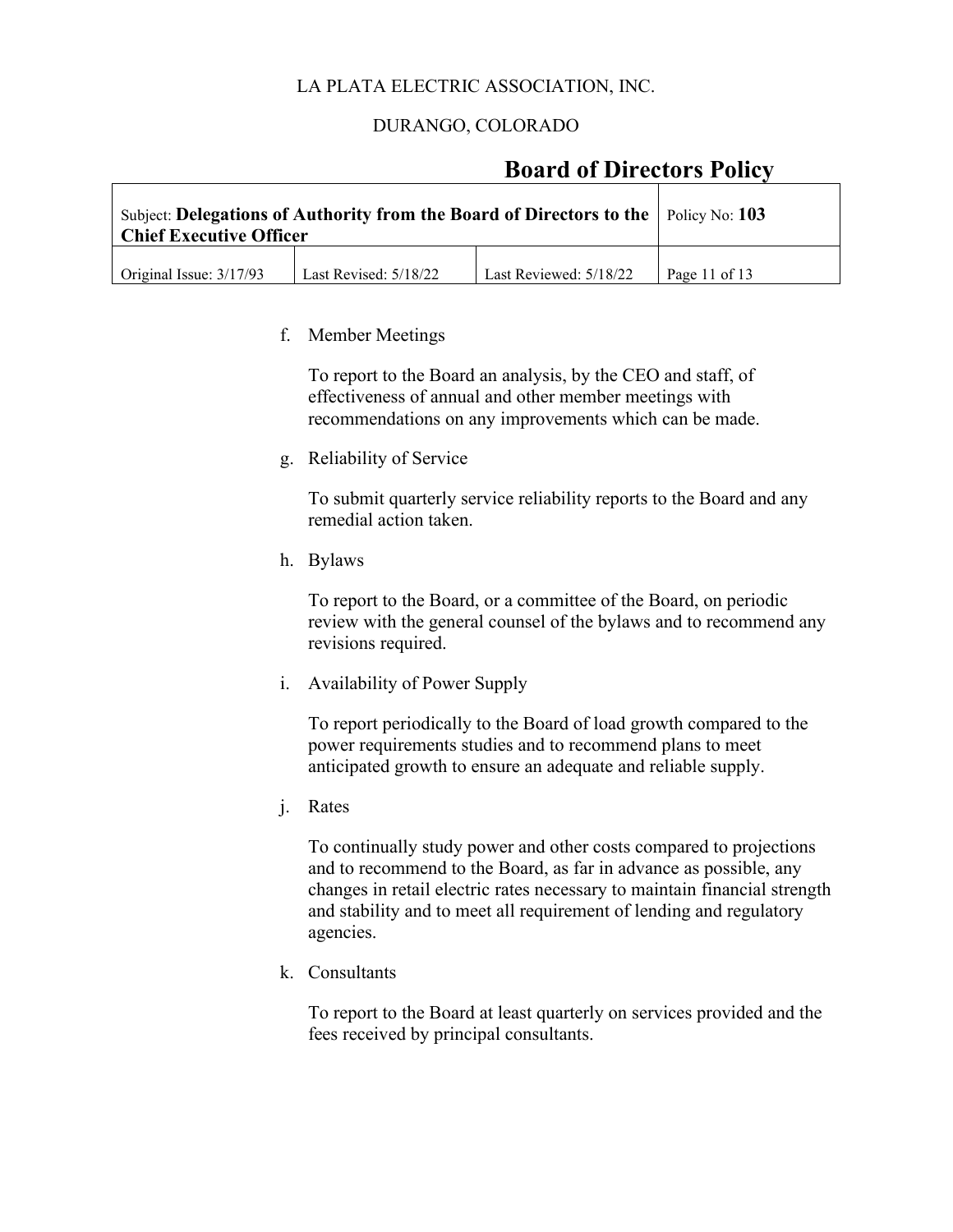## DURANGO, COLORADO

## **Board of Directors Policy**

| Subject: Delegations of Authority from the Board of Directors to the $\vert$ Policy No: 103<br><b>Chief Executive Officer</b> |                   |  |  |
|-------------------------------------------------------------------------------------------------------------------------------|-------------------|--|--|
| Original Issue: $3/17/93$                                                                                                     | Page $12$ of $13$ |  |  |

#### l. Construction

To review construction practices with appropriate staff to make sure projects are being constructed in accordance with applicable construction standards.

m. Benefits

To report to the Board annually on employee benefit programs.

n. Safety

To report to the Board monthly on safety including, but not be limited to, the accidents occurring during the period following the last report and the loss prevention activities engaged in by the Cooperative.

o. Wildfire Mitigation

 To report to the Board at least annually on wildfire mitigation plans, actions, and compliance with applicable laws.

#### III. OTHER ORGANIZATIONS

- A. Serve on the Board of Directors or represent the Cooperative at other organizations as may be assigned by the Board.
- B. Provide leadership where necessary at Cooperative Finance Corporation, CoBank, Federated, NRECA, CREA, Tri-State Generation and Transmission Association, Inc., and other organizations which may directly or indirectly affect the Cooperative.